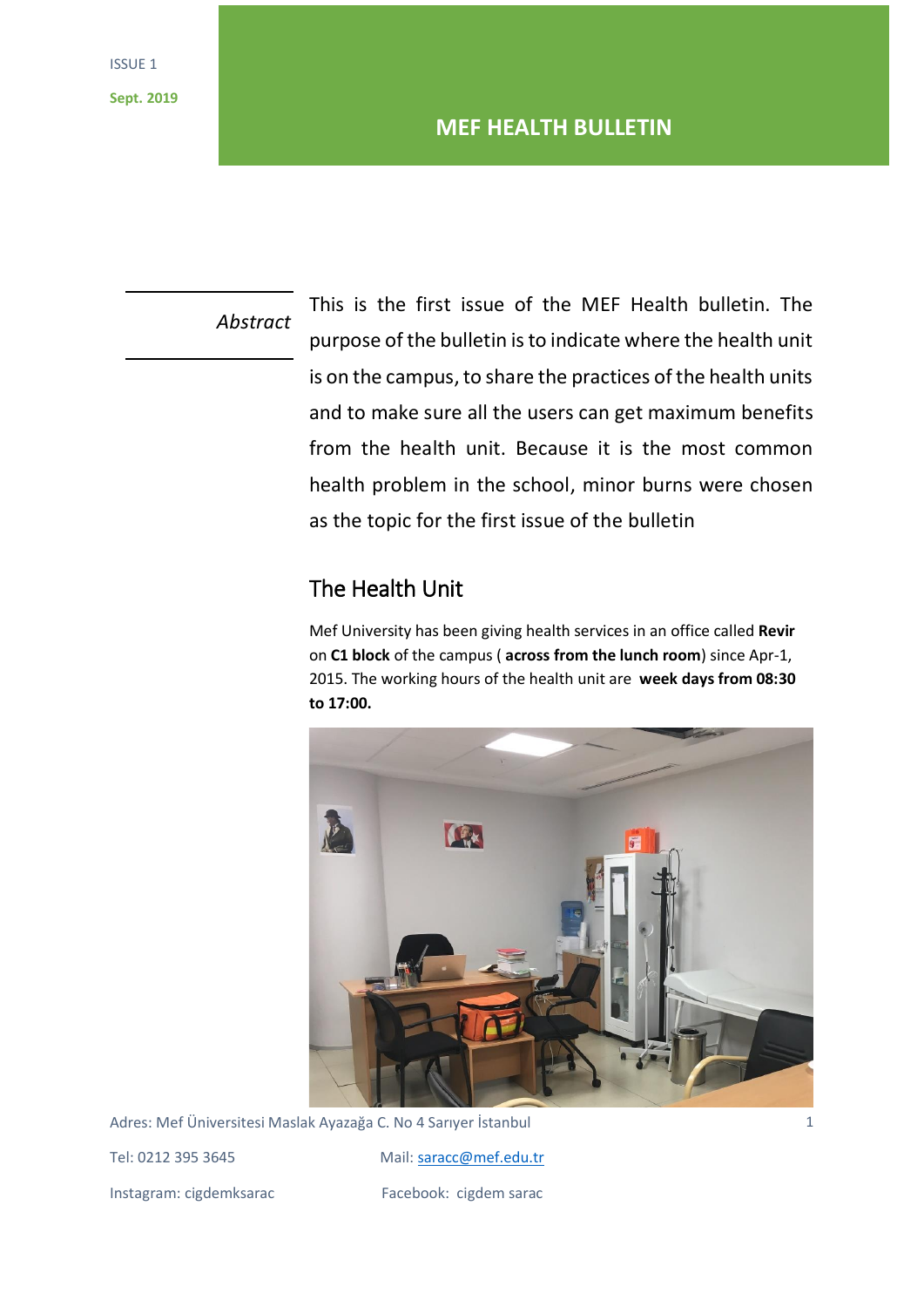## **MEF HEALTH BULLETIN**

#### **SUBJECT 1 HEALTH UNIT PROFESSIONS**

#### **Nurse Çiğdem K. Saraç**



**Nurse Çiğdem K. Saraç** is the supervisor of the health unit. She has Koç University bachelor's degree on Nursing and MBA, and she is also family therapist and first aid trainer. She has ten years' experience in surgery nursing, and her other experiences are emergency, hospital services, and public health services.

## **The Health Unit Services**

**A written prescription** is provided only for University academic personels and university administrative personels when the occupational health doctor is at the school. ( Every two weeks on Thursdays from 10:00 to 12:00)

**Medical dressing:** The health unit provides wound care and treatment on cases like injury, cuts and burns

We can measure **blood pressure, pulse, oksimetre, weight, height and blood sugar.** 

**Physical Examination:** In illnesses like internal, heart and vessels, ear, nouse and throat, or orthopaedic, the nurse who has physical exam certificate gives physical exam to the patients**.** If it is necessary, patients are guided towards hospitals, physicians or labs depending on the physical exam parameters by the doctor and nurse.

**Intravenous and muscular injections**: The school nurse can give intravenous or muscular injection if it is needed , but The prescription must be with the patient and be shown when asked.

Adres: Mef Üniversitesi Maslak Ayazağa C. No 4 Sarıyer İstanbul

Instagram: cigdemksarac Facebook: cigdem sarac

Tel: 0212 395 3645 Mail: [saracc@mef.edu.tr](mailto:saracc@mef.edu.tr)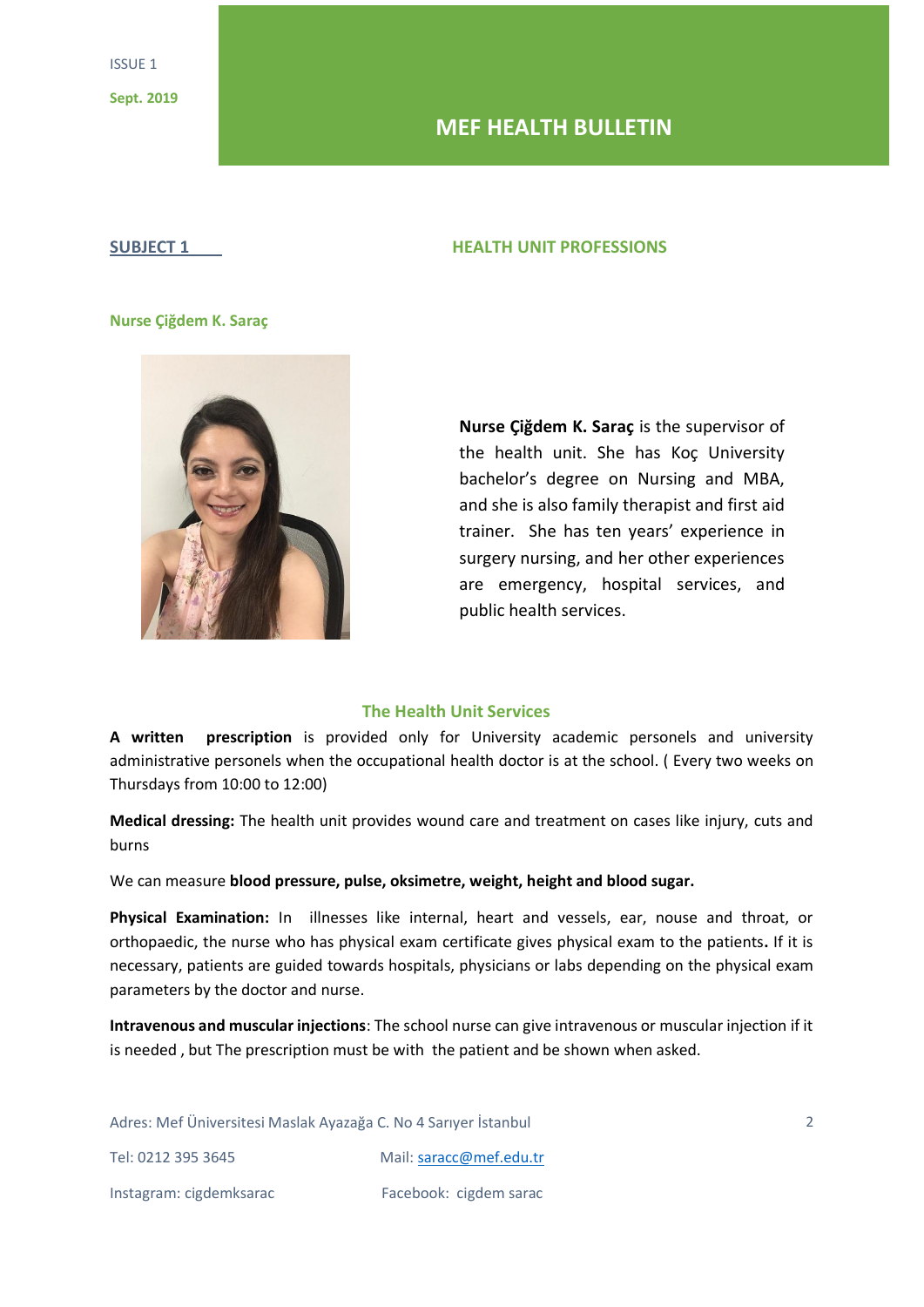## **MEF HEALTH BULLETIN**

**Roller Bandages and Splits** are provided in the health unit in case of minor orthopaedic injuries (i.e., traumas)

**First Aid and emergency response:** The school nurse provids emergency and first aid services. In the case that first aid or emergency intervention is necessary, you can go to the heatlh unit or you can call her when the patient cannot walk to the health units. Her emergency number is **0212 395 36 45**.

Other than that, if you need any health information you can go to the health unit or contact the health unit by e-mail or phone. For getting information about Ultrasounds, MRI or X-Ray reports, the medicines that you use, blood test results; you can send the results or the medicines names to the nurse by e-mail and ask questions. However, sometimes if the case is really specific and needs further research we might not have the capability to give information

Adres: Mef Üniversitesi Maslak Ayazağa C. No 4 Sarıyer İstanbul Tel: 0212 395 3645 Mail: [saracc@mef.edu.tr](mailto:saracc@mef.edu.tr) Instagram: cigdemksarac Facebook: cigdem sarac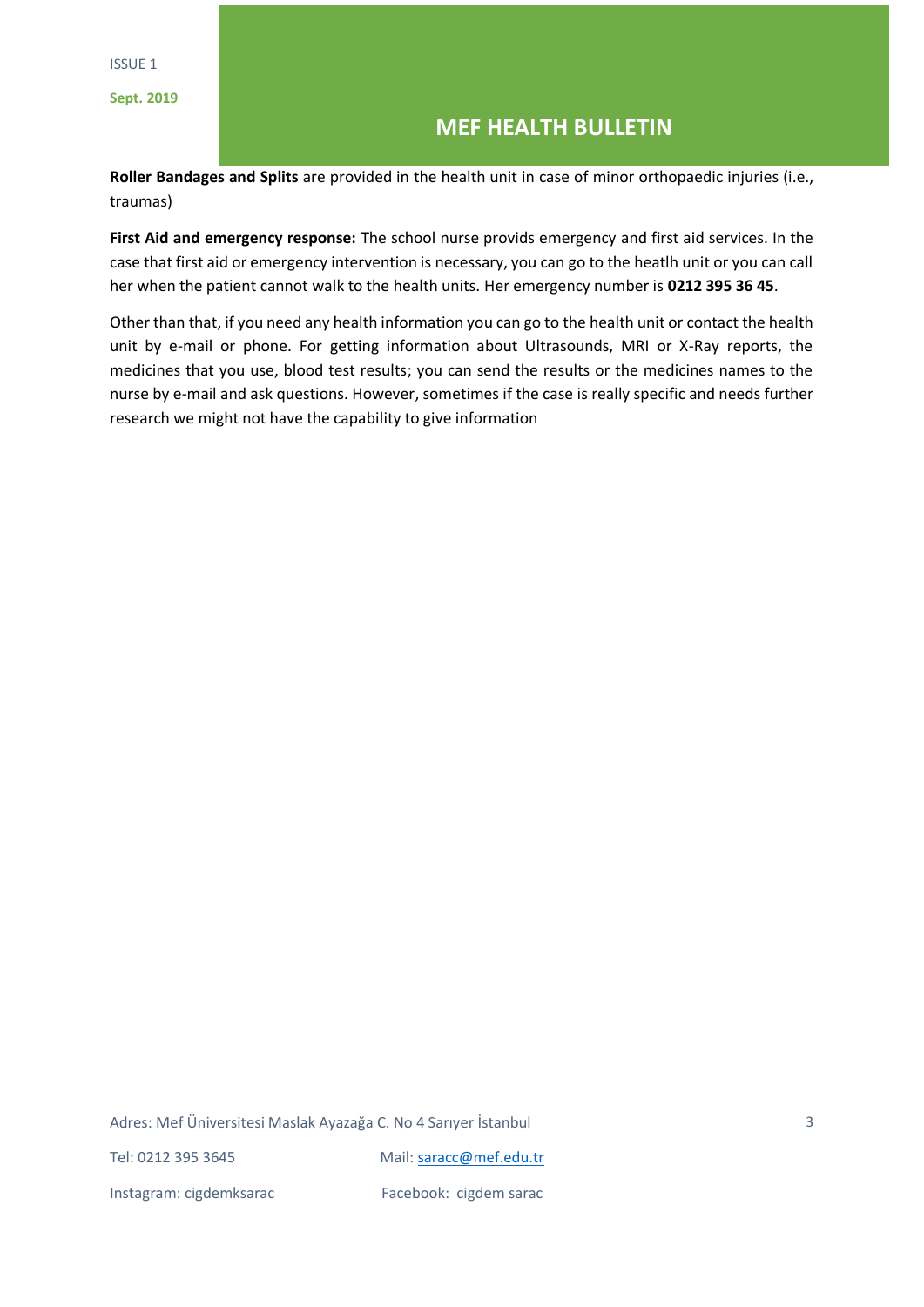## **MEF HEALTH BULLETIN**

## **MINOR BURNS**

Minor burns usually happen when buying hot coffie or tea from the school cafeteria.

During rush hours, everybody runs from the class to class, between lessons there are realy short times and everybody wants to do their plans done on time and also get some drink and food. If you do not pay attantion to your hot beverega or the others who carry hot beverage you might get burn accidentally. The **best way to treat burns is to protect yourself from burns**. In the school cafeteria, coffie and tea are served with paper cups. When you buy coffie or tea, you can **ask for a cap or lid** for your cup .



First degree burn is the burn that affects only the outer layer of the skin. The affected **skin turns red, and there will be rising heat and pain on the affected area.** 



Secon degree burn affects lower layer of the skin. You can **see bubbles** on the affected area accompanied with pain, rised heat and redness. And it is more severe than the first degree burn. Because the skin layers protect us from infections, and second degree burns damage the skin layers it makes us susceptible to infections. Bubbles occur because there are fluids and proteins that infiltrate between skin layers from damaged skin cells.

Adres: Mef Üniversitesi Maslak Ayazağa C. No 4 Sarıyer İstanbul Tel: 0212 395 3645 Mail: [saracc@mef.edu.tr](mailto:saracc@mef.edu.tr) Instagram: cigdemksarac Facebook: cigdem sarac